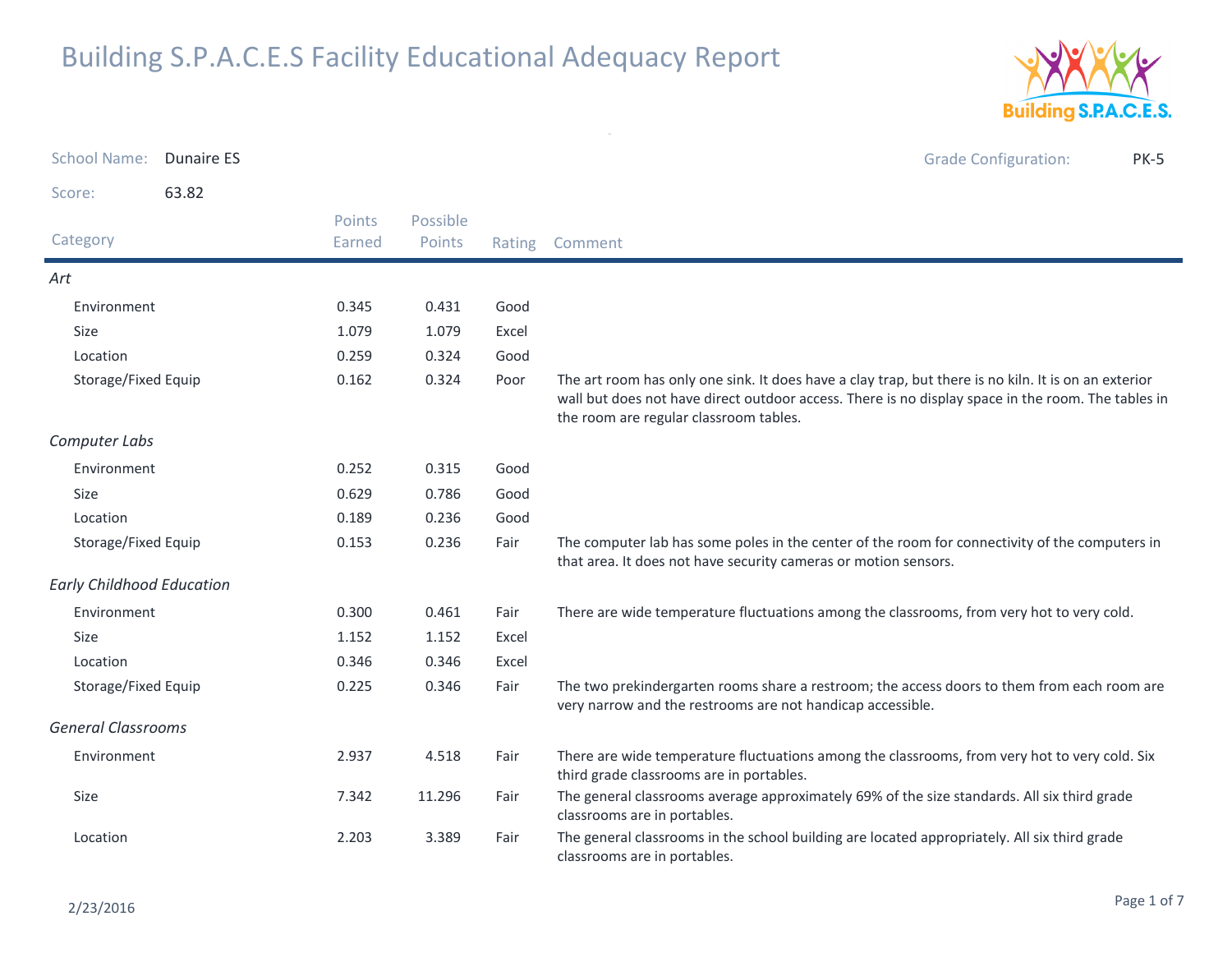

| <b>School Name:</b>                 | <b>Dunaire ES</b>               |                  |                    |        | <b>Grade Configuration:</b><br><b>PK-5</b>                                                                                                                                                                                                                                                                                                                                                                                                                                         |
|-------------------------------------|---------------------------------|------------------|--------------------|--------|------------------------------------------------------------------------------------------------------------------------------------------------------------------------------------------------------------------------------------------------------------------------------------------------------------------------------------------------------------------------------------------------------------------------------------------------------------------------------------|
| Score:                              | 63.82                           |                  |                    |        |                                                                                                                                                                                                                                                                                                                                                                                                                                                                                    |
| Category                            |                                 | Points<br>Earned | Possible<br>Points | Rating | Comment                                                                                                                                                                                                                                                                                                                                                                                                                                                                            |
| <b>General Classrooms</b>           |                                 |                  |                    |        |                                                                                                                                                                                                                                                                                                                                                                                                                                                                                    |
| Storage/Fixed Equip                 |                                 | 2.203            | 3.389              | Fair   | There is permanent casework in the general classroom, but it is very small. Storage space is very<br>limited in the general classrooms. The first grades do have a restroom; all but one share it with<br>the adjacent room; one has its own on an end wall with no other shared classroom. All have very<br>narrow access to them and are not handicap accessible. The room with its own restroom that is<br>not shared has only one toilet; the others have one for each gender. |
| <b>Instructional Resource Rooms</b> |                                 |                  |                    |        |                                                                                                                                                                                                                                                                                                                                                                                                                                                                                    |
| Environment                         |                                 | 0.432            | 0.664              | Fair   | Half of the instructional resource spaces are in portables. The psychologist's area, where testing<br>of students occurs, is in a small, cramped space in the media center area co-located with laptop<br>cart storage. There are wide temperature fluctuations among the spaces in the school building,<br>from very hot to very cold.                                                                                                                                            |
| Size                                |                                 | 1.079            | 1.660              | Fair   | The rooms for the early intervention program (EIP), English to Speakers of Other Languages<br>(ESOL), and the three special education rooms all located in the school building meet size<br>standards. The space for testing used by the psychologist is inadequate. Six other instructional<br>resource spaces are in portables.                                                                                                                                                  |
| Location                            |                                 | 0.324            | 0.498              | Fair   | The locations of the rooms in the school building are all adequate. Half of the instructional<br>resource spaces are in portables.                                                                                                                                                                                                                                                                                                                                                 |
| Storage/Fixed Equip                 |                                 | 0.324            | 0.498              | Fair   | The storage and fixed equipment for the instructional resource rooms in the school building are<br>adequate overall, except for the psychologist, who has a temporary desk set up in a storage<br>room off the media center with laptop carts stored right next to the desk. Half the instructional<br>resource rooms are in portables.                                                                                                                                            |
|                                     | Kindergarten & Pre-Kindergarten |                  |                    |        |                                                                                                                                                                                                                                                                                                                                                                                                                                                                                    |
| Environment                         |                                 | 0.250            | 0.385              | Fair   | There are wide temperature fluctuations among the classrooms, from very hot to very cold.                                                                                                                                                                                                                                                                                                                                                                                          |
| Size                                |                                 | 0.961            | 0.961              | Excel  | Four of the six kindergarten spaces exceed size standards; two are at 85% of the standard.                                                                                                                                                                                                                                                                                                                                                                                         |
| Location                            |                                 | 0.288            | 0.288              | Excel  |                                                                                                                                                                                                                                                                                                                                                                                                                                                                                    |
| Storage/Fixed Equip                 |                                 | 0.187            | 0.288              | Fair   | Two classrooms each share restrooms, for a total of four classrooms. The access doors to them<br>from each room are very narrow and the restrooms are not handicap accessible. Two other<br>kindergarten rooms do not have restrooms, sinks or bubblers.                                                                                                                                                                                                                           |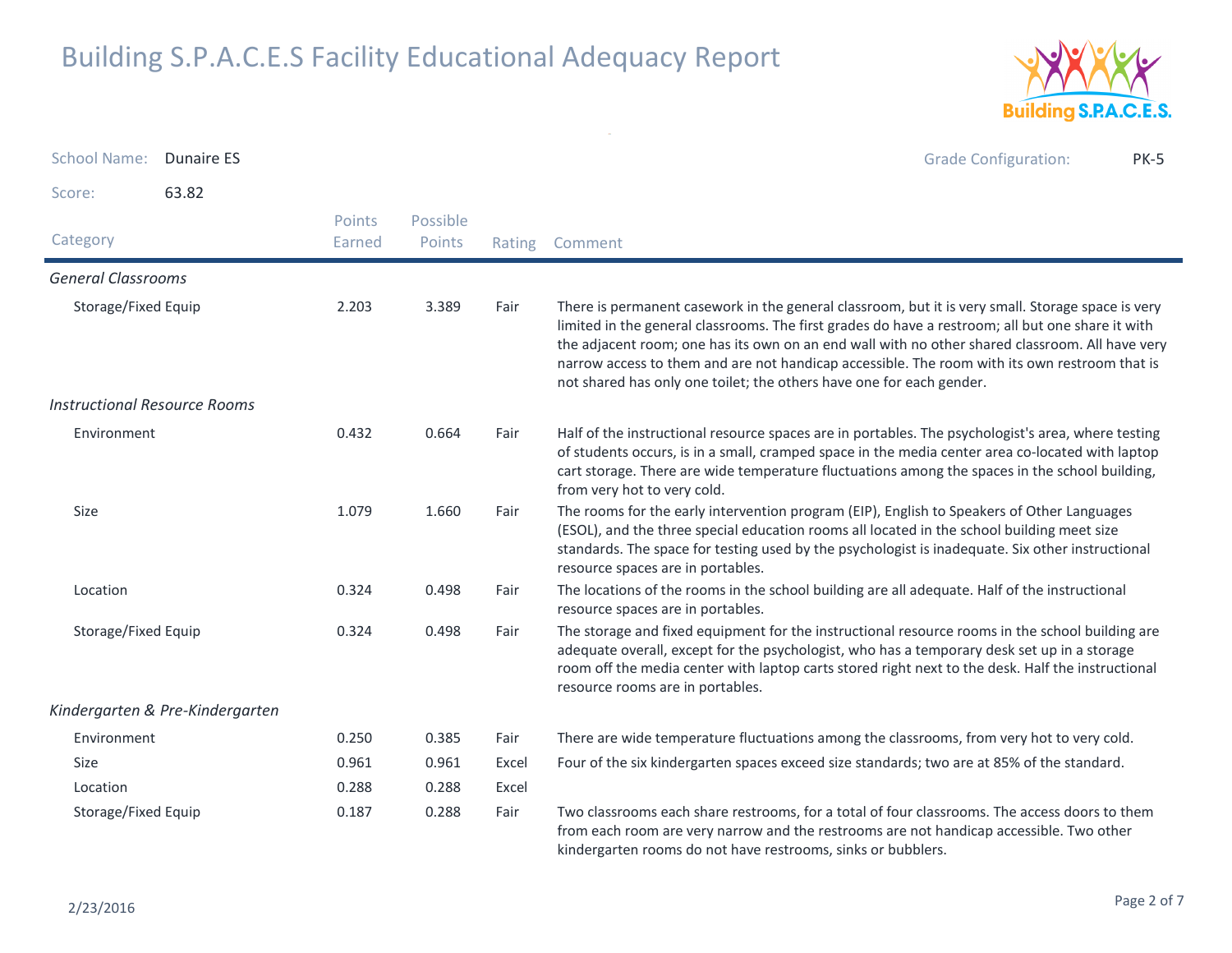

School Name: Dunaire ES Grade Configuration: PK-5Score: 63.82**Category**  Rating Comment Possible PointsPoints EarnedLearning EnvironmentLearning Style Variety The school has a very standard spatial configuration for its learning spaces that is not flexible for differentiated instruction.2.3054.611 Interior Environment The school building is very linear, with narrow hallways and low ceilings. Twelve spaces are in portables. There are wide temperature fluctuations among the spaces in the school building, from very hot to very cold. Many spaces are missing ceiling tiles and there are roof leaks in multiple spaces. There is poor ventilation in a lot of areas.0.9221.844 Exterior Environment There is one large courtyard and another smaller exterior space that could be used for outdoor learning labs and social gathering spaces.0.8991.383 Environment 0.4490.449 0.899 Poor The media center has low ceilings and is very cramped. Media CenterSizee 0.000 2.247 Unsat The media center is approximately 38% of the size standard. Location 0.539 0.674 Good Storage/Fixed Equip The media center has only two small spaces in addition to its primary space. One serves at the media specialist's office. It has a sink, but very little work space. The other space is also very small, and holds some of the laptop carts. There is not really any production space, and very little equipment storage space.0.3370.674 MusicEnvironment While the music room meets size standards, its spatial configuration is essentially that of a large classroom, and it does not align closely with that of a music instructional program.0.444 $0.683$ Sizee 1.110 1.708 Fair The one music space of the two required by standards exceeds size standards. Location 0.333 0.512 Fair There is only one of two spaces required for a music program. Storage/Fixed Equip The one music room of the two required by standards does not have acoustical treatments. Storage space for a music program is very limited. Students leave their backpacks out in the hallway before entering. The room does not have a sink or a water fountain.0.256 $0.512$ Performing ArtsEnvironment 0.3620.557 Fair The performing arts space is fully enclosed and the lighting is dim.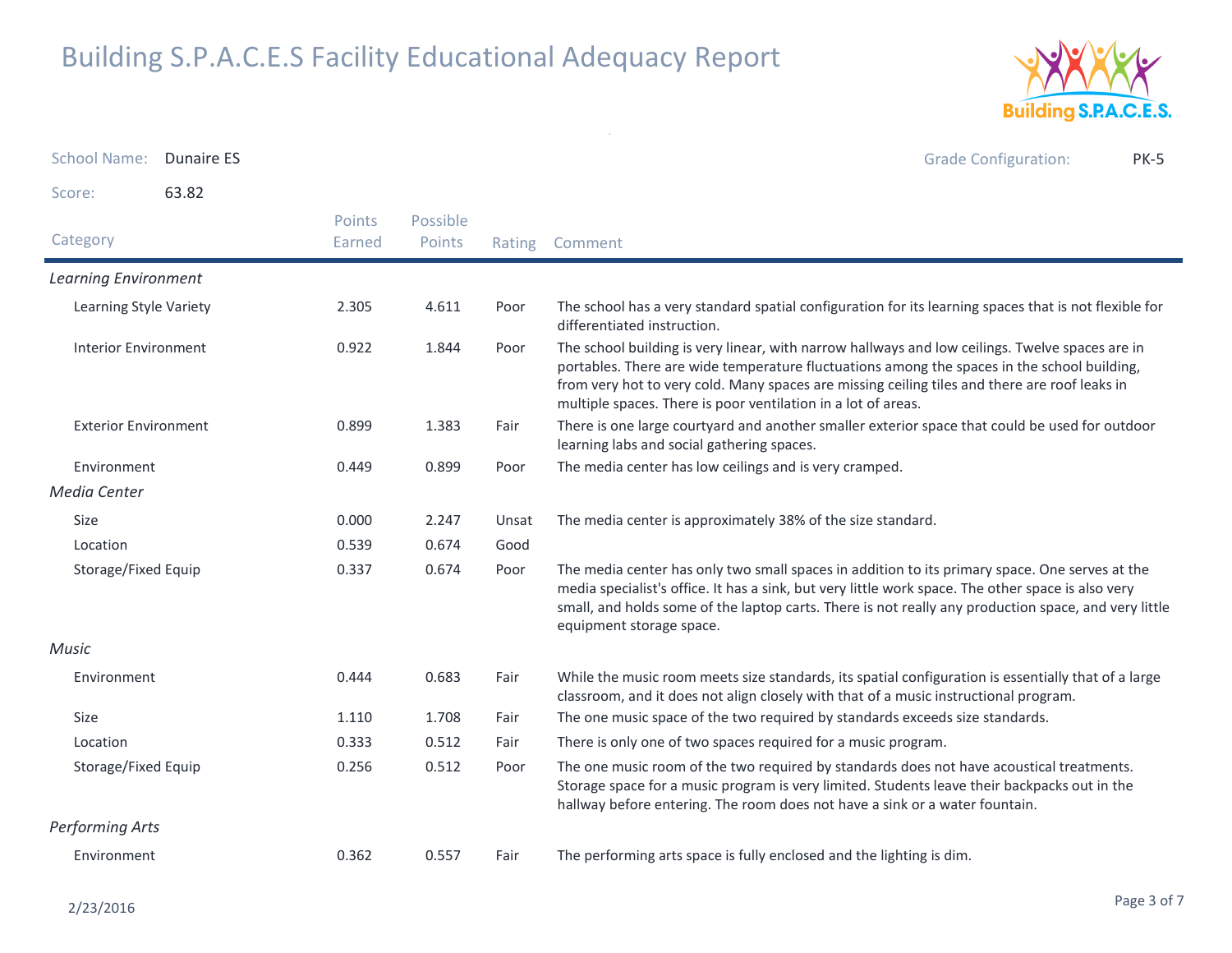

| <b>School Name:</b><br><b>Dunaire ES</b> |                  |                    |        | <b>Grade Configuration:</b><br><b>PK-5</b>                                                                                                                          |
|------------------------------------------|------------------|--------------------|--------|---------------------------------------------------------------------------------------------------------------------------------------------------------------------|
| 63.82<br>Score:                          |                  |                    |        |                                                                                                                                                                     |
| Category                                 | Points<br>Earned | Possible<br>Points | Rating | Comment                                                                                                                                                             |
| Performing Arts                          |                  |                    |        |                                                                                                                                                                     |
| Size                                     | 1.115            | 1.393              | Good   |                                                                                                                                                                     |
| Location                                 | 0.334            | 0.418              | Good   |                                                                                                                                                                     |
| Storage/Fixed Equip                      | 0.272            | 0.418              | Fair   | There is a stage with curtains and lights. The sound system used is a portable one. The stage does<br>not have handicap access. There is no backstage storage area. |
| <b>Physical Education</b>                |                  |                    |        |                                                                                                                                                                     |
| Environment                              | 1.151            | 1.771              | Fair   | There is no natural light in the gymnasium and the lighting level is not very bright. The<br>gymnasium has no air conditioning and no windows.                      |
| Size                                     | 3.541            | 4.426              | Good   | The gymnasium is on the low end of the size standard range.                                                                                                         |
| Location                                 | 1.062            | 1.328              | Good   | The gymnasium is detached from the school building. There is a covered walkway for access to it<br>from the school.                                                 |
| Storage/Fixed Equip                      | 1.062            | 1.328              | Good   | The storage space is a bit small for a P.E. program.                                                                                                                |
| <b>Science</b>                           |                  |                    |        |                                                                                                                                                                     |
| Environment                              | 0.000            | 0.461              | Unsat  | There is no science space in the school. Science is taught in each of the general classrooms.                                                                       |
| Size                                     | 0.000            | 1.153              | Unsat  | There is no science space in the school. Science is taught in each of the general classrooms.                                                                       |
| Location                                 | 0.000            | 0.346              | Unsat  | There is no science space in the school. Science is taught in each of the general classrooms.                                                                       |
| Storage/Fixed Equip                      | 0.000            | 0.346              | Unsat  | There is no science space in the school. Science is taught in each of the general classrooms.                                                                       |
| Self-Contained Special Education         |                  |                    |        |                                                                                                                                                                     |
| Environment                              |                  |                    | N/A    |                                                                                                                                                                     |
| Size                                     |                  |                    | N/A    |                                                                                                                                                                     |
| Location                                 |                  |                    | N/A    |                                                                                                                                                                     |
| Storage/Fixed Equip                      |                  |                    | N/A    |                                                                                                                                                                     |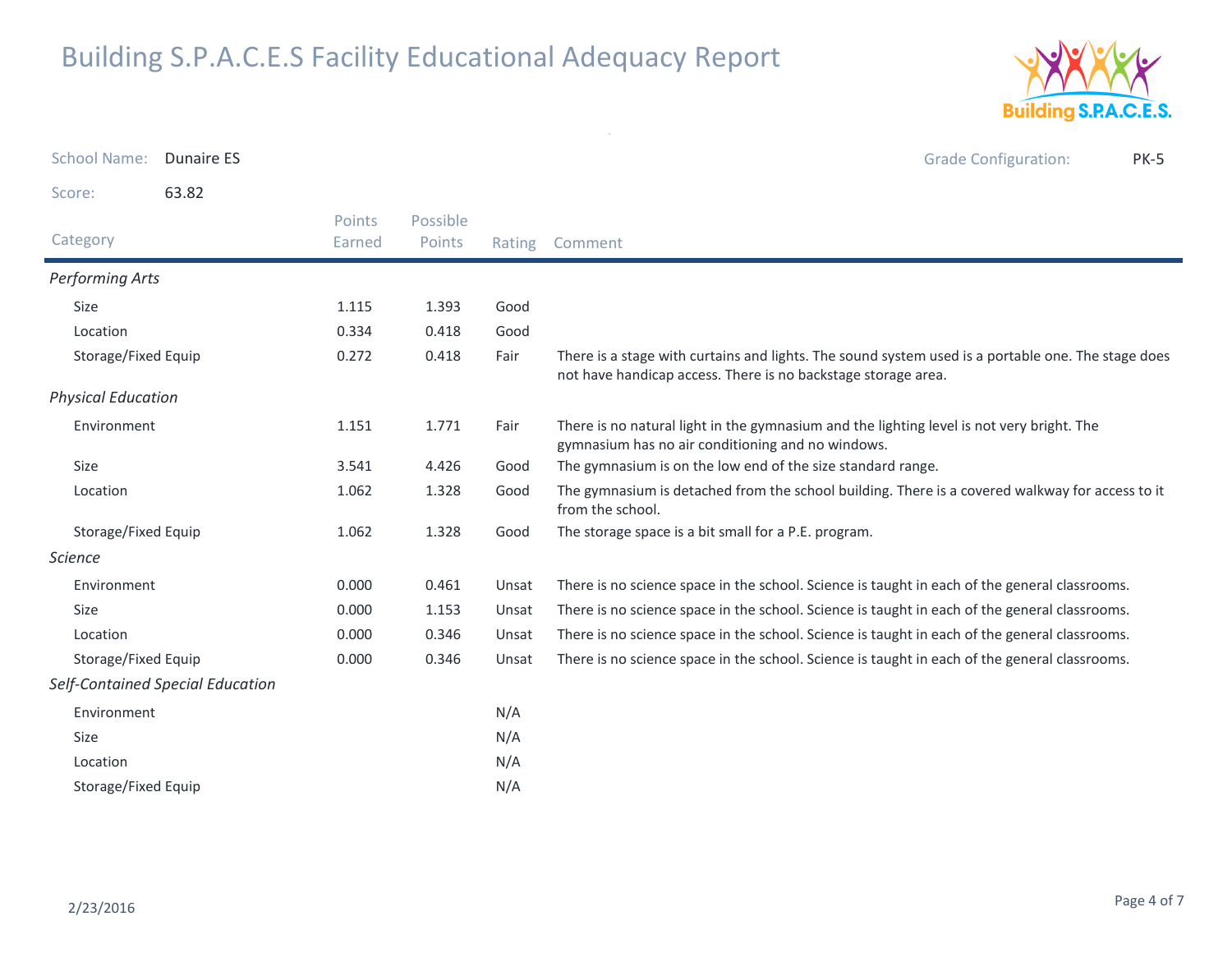

School Name: Dunaire ES Grade Configuration: PK-5Score: 63.82Category Rating Comment Possible PointsPoints EarnedNon-Instructional SpacesAdministration The administration area is very small. It consists of a small reception area, three small offices one restroom and the storage closet where the vault is kept. One of the offices is being used as a conference room. The two other offices house the principal and the bookkeeper. The principal's office is too small for a small meeting table. There is no space for a clinic in the administration area.1.1792.359 Cafeteriaa 2.997 4.611 Fair The cafeteria is enclosed and has no natural light. There is not any table and chair storage space. Food Service and Prep The dry storage and freezer spaces are very small. Dry storage is stacked up all around the main kitchen areas as a result. There is a second freezer outside by the delivery bay since the one in the kitchen space is not large enough for the kitchen's needs. The delivery dock does not have a clear direct route or ramp onto the kitchen space.3.719 $5.721$ ClinicPoor There is a clinic space. It is one room, and a ceiling mounted server is in it, in addition to a large HVAC unit protruding from the back wall. It has one cot with no separation. There is one restroom in the space but it is not handicap accessible. It is not close to the administration area and does not appear to have been designed as a clinic.0.270 $0.539$ Counseling The counselors are all in one space, a general classroom. All share the space; there are no offices, or separate waiting area. There is one full-time counselor and two part-time ones. 0.135 $0.270$ Custodial and Maintenance 0.3000.461 Fair Custodial and maintenance spaces are well located, but many of the are very small. Student Restrooms The boys' restrooms in the school building do not have urinal privacy partitions, only the one in the gymnasium does. There is poor ventilation in the student restrooms.0.532 $0.818$ Faculty Work Space and Toilets **COO** 6.935 1.168 Good 1.168 Outside SpacesVehicular Traffic Vehicular traffic is off-street but it is very congested with just one lane around the parking lot for parent drop off and pick up and many after school care vans.1.1991.844 Pedestrian Traffic 0.718 0.897 GoodParkingg 0.599 0.749 Good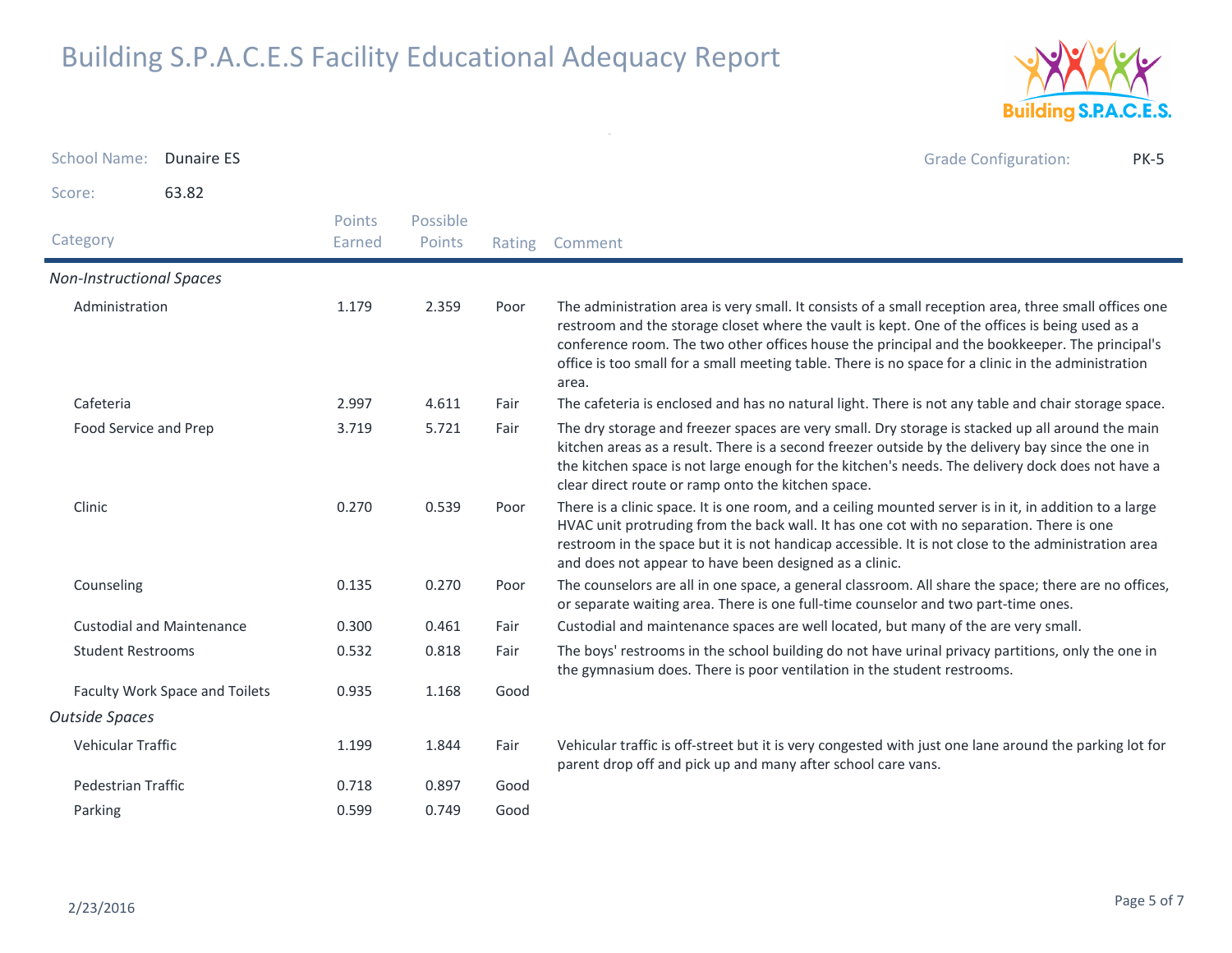

| <b>School Name:</b>              | <b>Dunaire ES</b>                  |                  |                    |        | <b>Grade Configuration:</b><br><b>PK-5</b>                                                                                                                                                                                                                                                                                                                                                                                                                                                                                        |
|----------------------------------|------------------------------------|------------------|--------------------|--------|-----------------------------------------------------------------------------------------------------------------------------------------------------------------------------------------------------------------------------------------------------------------------------------------------------------------------------------------------------------------------------------------------------------------------------------------------------------------------------------------------------------------------------------|
| Score:                           | 63.82                              |                  |                    |        |                                                                                                                                                                                                                                                                                                                                                                                                                                                                                                                                   |
| Category                         |                                    | Points<br>Earned | Possible<br>Points | Rating | Comment                                                                                                                                                                                                                                                                                                                                                                                                                                                                                                                           |
| <b>Outside Spaces</b>            |                                    |                  |                    |        |                                                                                                                                                                                                                                                                                                                                                                                                                                                                                                                                   |
| Play Areas                       |                                    | 1.403            | 2.159              | Fair   | The playground is located across the front pick up and drop off lane and the parking lot from the<br>main entrance. Students do walk along a sidewalk to it, but it is not adjacent to their<br>instructional spaces. There is not handicap access to the playground equipment. The play field is<br>farther away from the school building, up steps and behind a heavily wooded area, away from<br>the school building, also not handicap accessible.                                                                            |
| Safety and Security              |                                    |                  |                    |        |                                                                                                                                                                                                                                                                                                                                                                                                                                                                                                                                   |
| Fencing                          |                                    | 0.347            | 0.694              | Poor   | Where there is fencing around the campus, there are areas where it is breached, some pulled up,<br>some in disrepair and some where areas under it have been dug up and burrowing under it is<br>possible. It is not very high and provides little security other than property line separation. There<br>is no fencing around or behind the portables. Two of these back right up to a heavily wooded<br>area. The others back up very close to a public street and there is no fencing there either.                            |
| Signage & Way Finding            |                                    | 0.599            | 0.922              | Fair   | Signage and wayfinding inside the building are adequate. The exterior has the Drug-Free and<br>Weapons-Free signage posted, but not the subject to search and under surveillance signage.                                                                                                                                                                                                                                                                                                                                         |
| Ease of Supervision              |                                    | 1.383            | 2.766              | Poor   | The facility has numerous supervision challenges. Several cameras have been out for more than<br>two years, creating spaces in the exterior of the building where there is no surveillance. There is<br>not any surveillance of the portable areas or the playground, which is across the front parking lot<br>from the school. The play field is hidden up steps and behind a heavily wooded area away from<br>the school with no visual monitoring. There are some hallway corners inside the building that are<br>blind spots. |
| <b>Controlled Entrances</b>      |                                    | 0.300            | 0.461              | Fair   | The front main entrance does not have a security vestibule.                                                                                                                                                                                                                                                                                                                                                                                                                                                                       |
| <b>Technology Readiness</b>      |                                    |                  |                    |        |                                                                                                                                                                                                                                                                                                                                                                                                                                                                                                                                   |
| <b>IDF &amp; MDF Environment</b> |                                    | 0.750            | 1.500              | Fair   | The cooling in some of the IDF and MDF spaces is not very good.                                                                                                                                                                                                                                                                                                                                                                                                                                                                   |
| <b>Electrical Power</b>          |                                    | 0.500            | 1.000              | Fair   | Some of the instructional spaces must use power strips or extension cords for electrical power<br>access in their spaces.                                                                                                                                                                                                                                                                                                                                                                                                         |
|                                  | Equity of Access, Wireless & Drops | 0.670            | 1.000              | Fair   | There is one data port in every other classroom. There are times instructors must take turns in<br>order to be able to have adequate access for the instruction they are delivering.                                                                                                                                                                                                                                                                                                                                              |
| <b>LAN Connectivity</b>          |                                    | 1.500            | 1.500              | Good   |                                                                                                                                                                                                                                                                                                                                                                                                                                                                                                                                   |
| <b>WAN Backbone</b>              |                                    | 1.000            | 1.000              | Good   |                                                                                                                                                                                                                                                                                                                                                                                                                                                                                                                                   |